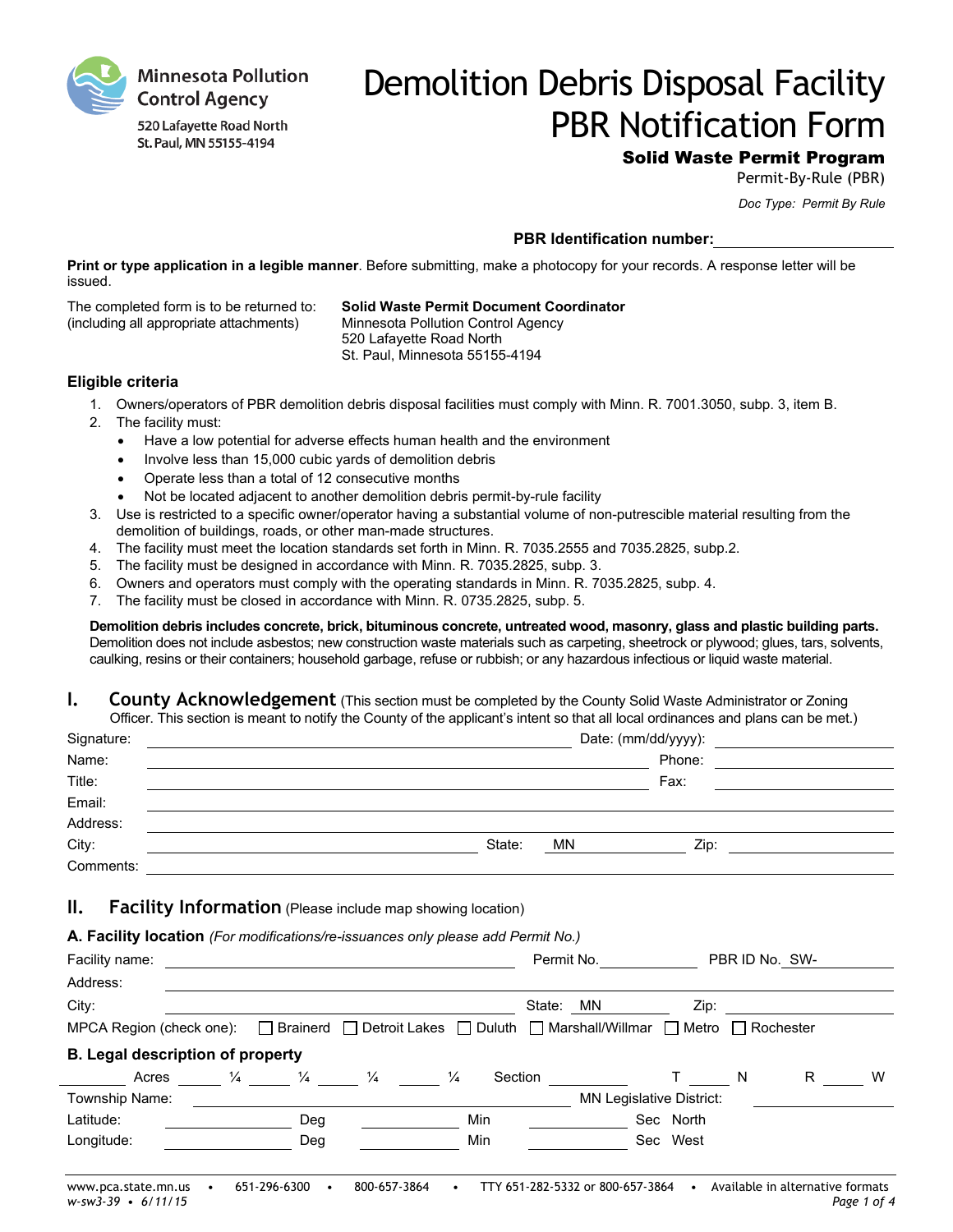### **C. Current land use:**

### **D. Is the proposed facility located:**

- 1. On a site with karst features including sinkholes, disappearing streams and caves?  $\Box$  Yes  $\Box$  No
- 2. Within wetland areas?  $\Box$  Yes  $\Box$  No
- 3. Within a flood plain area?  $\Box$  Yes  $\Box$  No
- 4. Within a shoreland area? (*Within 300 feet of a stream or river, or 1000 feet of a lake or pond*)?  $\Box$  Yes  $\Box$  No
- 5. Within 50 feet of the property boundary?  $\Box$  Yes  $\Box$  No
- 6. Within 5 feet of the seasonal high ground water table?  $\Box$  Yes  $\Box$  No
- 7. Within 50 feet of a well or 100 feet of a sensitive well governed by MDH Rules 4725.4450?  $\Box$  Yes  $\Box$  No

*Note: Minnesota Department of Health (MDH) regulations require that a well or boring on the property that is not in use, or that will be removed from service, must be sealed by a licensed well contractor or a licensed well sealing contractor unless the property owner has a maintenance permit for the well. Burying a well during the demolition process is prohibited. If you have any questions regarding the status of a well on your property, contact MDH at 1-800-383-9808.*

# **E. Distance to the nearest** *permitted* **demolition landfill:** miles Facility Name: Permit No.: SW-Address: City: State: MN Zip: **F.** Is the facility adjacent to, or will it include, any other type of solid waste management activity?  $\Box$  Yes  $\Box$  No If "yes" explain: **III. Operational Information A. Certified landfill operator information:** Name: Cert. No.: Cert. No.: Cert. No.: Cert. No.: Cert. No.: Cert. No.: Cert. No.: Cert. No.: Cert. No.: Cert. No.: Cert. No.: Cert. No.: Cert. No.: Cert. No.: Cert. No.: Cert. No.: Cert. No.: Cert. No.: Cert. No.: Cert. N Location of most recent training: Date of most recent training (mm/dd/yyyy): Expiration date (mm/dd/yyyy): **B. General site description:**

| C. Dates of operation:                                                                                                              |                                                                                                                                       |
|-------------------------------------------------------------------------------------------------------------------------------------|---------------------------------------------------------------------------------------------------------------------------------------|
|                                                                                                                                     |                                                                                                                                       |
|                                                                                                                                     | D. Anticipated amount of waste to be accepted at site in cubic yards only:<br><u> 1986 - Andrea State Barbara, política establece</u> |
| E. Describe type/s of waste and origin:                                                                                             |                                                                                                                                       |
| Waste type:                                                                                                                         |                                                                                                                                       |
| Waste type:<br><u> 1989 - Andrea Barbara, poeta esperanto-poeta esperanto-poeta esperanto-poeta esperanto-poeta esperanto-poeta</u> |                                                                                                                                       |
|                                                                                                                                     |                                                                                                                                       |
| F. Describe equipment to be used in the disposal area for:                                                                          |                                                                                                                                       |
| Confining:                                                                                                                          |                                                                                                                                       |
| Handling:                                                                                                                           |                                                                                                                                       |
| Compacting:                                                                                                                         |                                                                                                                                       |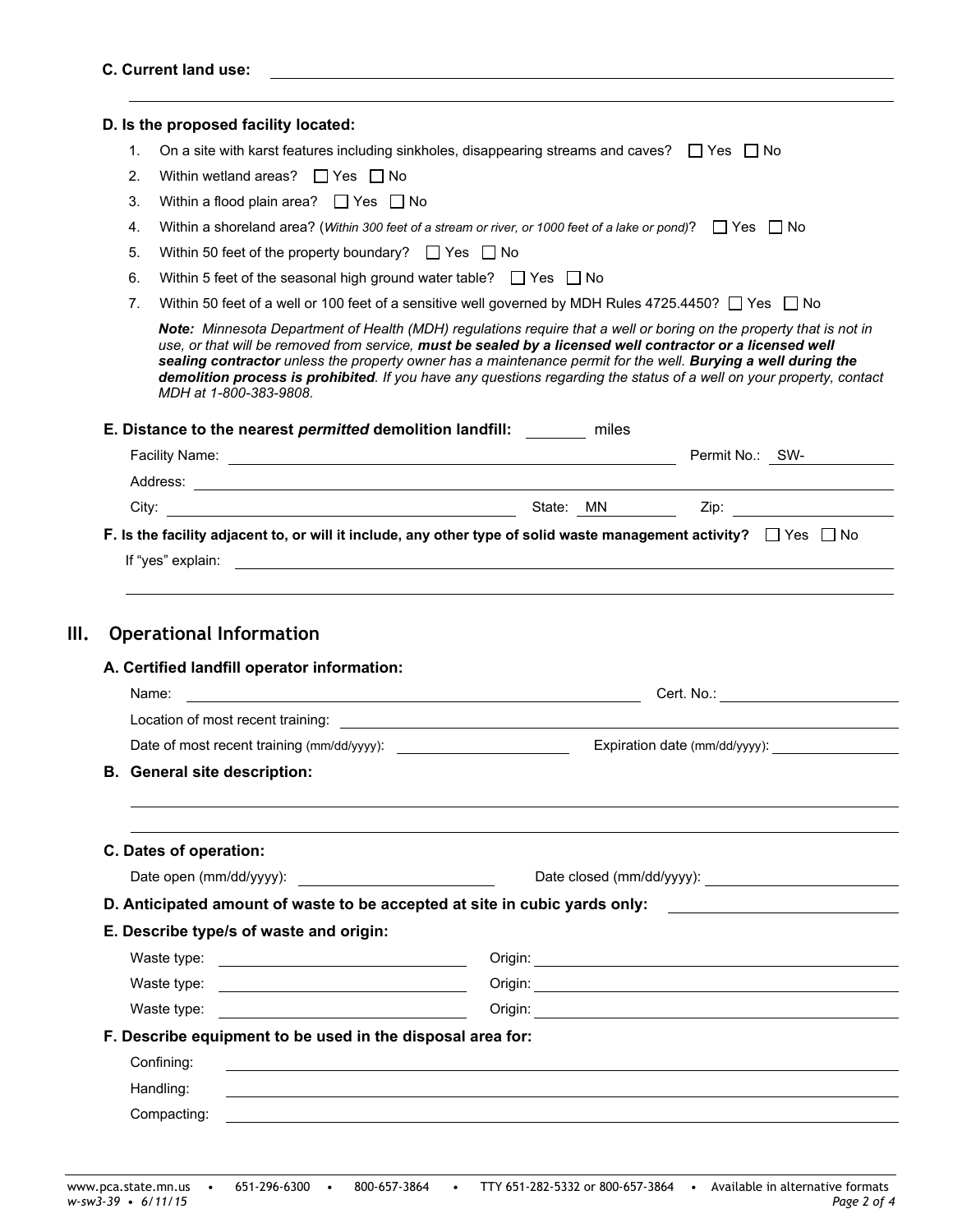- **H. Security:** During the active life of the solid waste management facility, the closure period, and postclosure card period, as required, the owner or operator must prevent, by use of fence or similar device, the unauthorized entry of persons or livestock onto the facility, unless the owner or operator demonstrates to the commissioner that:
	- 1. Physical contact with the waste, structure, or equipment at the facility will not injure unknowing or unauthorized persons or livestock that could enter the facility.
	- 2. Disturbance of the waste or equipment will not cause a violation of parts 7035.2525 to 7035.2915.

### **IV. Design Information**

- **A. Describe the site preparation and other design features necessary to construct and operate the**  facility. Items to address include: clearing and grubbing, topsoil stripping and stockpiling, fill area excavation, surface water diversion, drainage and erosion-control structures, and availability and location of cover material. *Please attach additional pages if needed.*
- **B. Describe the design considerations of the final slopes for the fill area, the drainage ways and final cover** (*minimum 2%, maximum 20%)*. *Please attach additional pages if needed.*
- **C. Describe the design of the final cover:** *(Minimum 2 feet thickness)*

| Type of cover soil: |
|---------------------|
| Type of vegetation: |
| Other:              |

### **V. Closure and Postclosure**

- **A. Final use of site after closure:**
- **B. When the facility is closed:** A notation must be placed on the property deed by the County Recorder indicating the waste type, volume and location.
- **C. Site closure form:** A Site Closure Form must be complete within 30 days of closure and sent to the Minnesota Pollution Control Agency. It must include verification of the deed notation by the County Recorder.
- **D. Follow-up inspections:** The site must be inspected after closure at least once a year between June and September for settlement and erosion problems. All problems must be corrected within two (2) weeks.

### **VI. Certification**

I certify under penalty of law that this document and all attachments were prepared under my direction of supervision in accordance with a system designed to assure that qualified personnel properly gather and evaluate the information submitted. Based on my inquiry of the person or persons who manage the system, the information submitted is, to the best of my knowledge and belief, true, accurate and complete.

I am aware that there are significant penalties for submitting false information, including the possibility of fines and imprisonment.

I further certify that the construction and operation of the above-described facility will be in accordance with the conditions of the Minnesota Pollution Control Agency demolition disposal permit-by-rule requirements.

### **Landowner**

| Signature:    | Date (mm/dd/yyyy): _________________ |
|---------------|--------------------------------------|
| Name:         | Phone:                               |
| Title:        | Fax:                                 |
| Email:        |                                      |
| Organization: |                                      |
| Address:      |                                      |
| City:         | State:<br>Zip:                       |
|               |                                      |